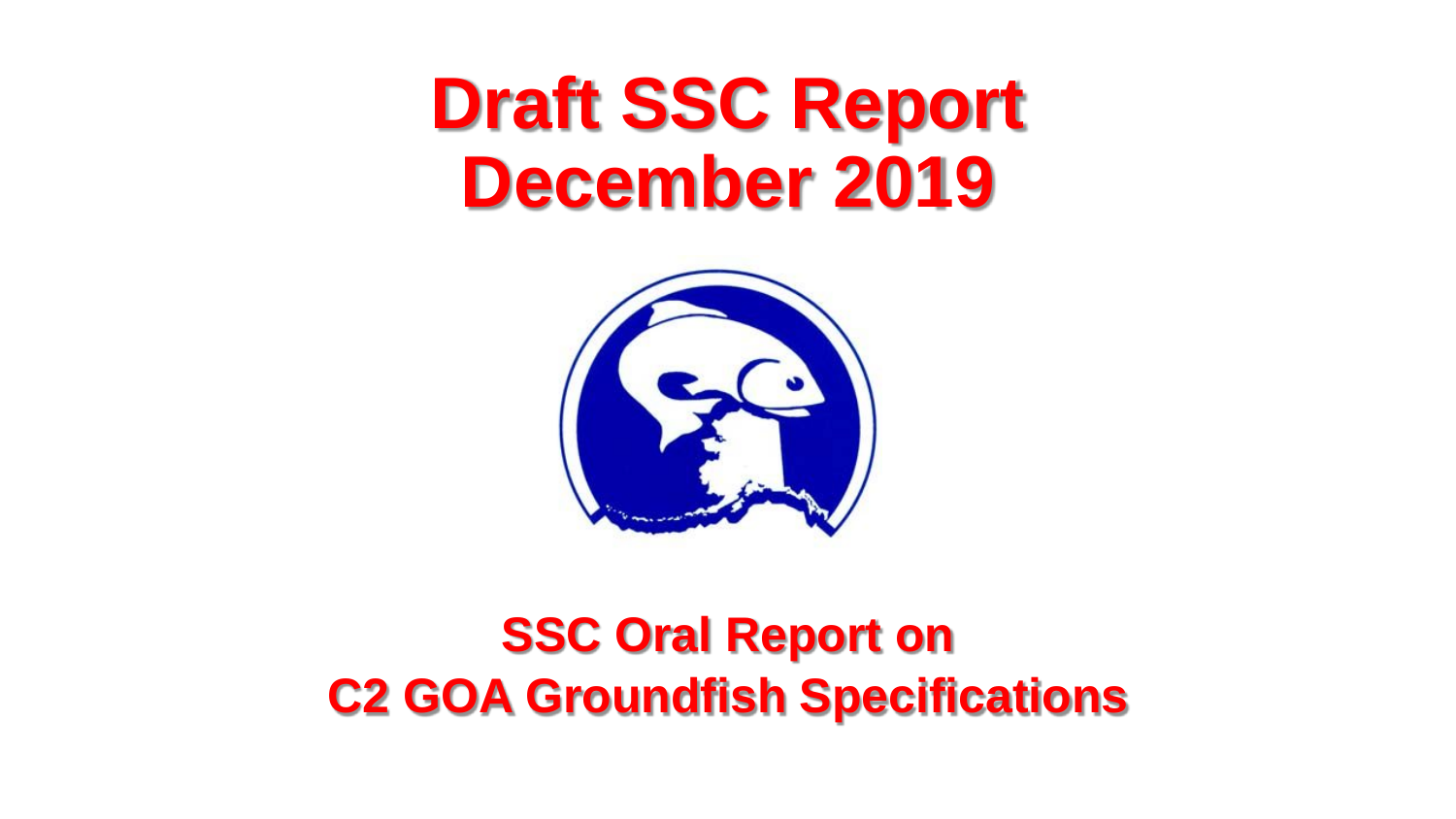### **GOA Pollock**

- The SSC **supports** the author and PT preferred model 19.1, noting ongoing issues with the fit to Shelikof and bottom trawl indices.
- The results indicate low weight-at-age and a declining stock, with the 2012 year-class comprising the majority of the current abundance
- The stock is projected to stabilize after 2021, due to a strong 2018 year class observed in 2019 survey data
- The SSC *supports* the authors' and PT's OFLs and a 10% reduction from the maximum ABC, noting:
	- Reduced risk-table concerns relative to the 2018 assessment, leading to a smaller reduction from the maximum ABC than in 2018 (14.2%)
- The SSC *endorses* the Tier 5 specifications for the SE Outside area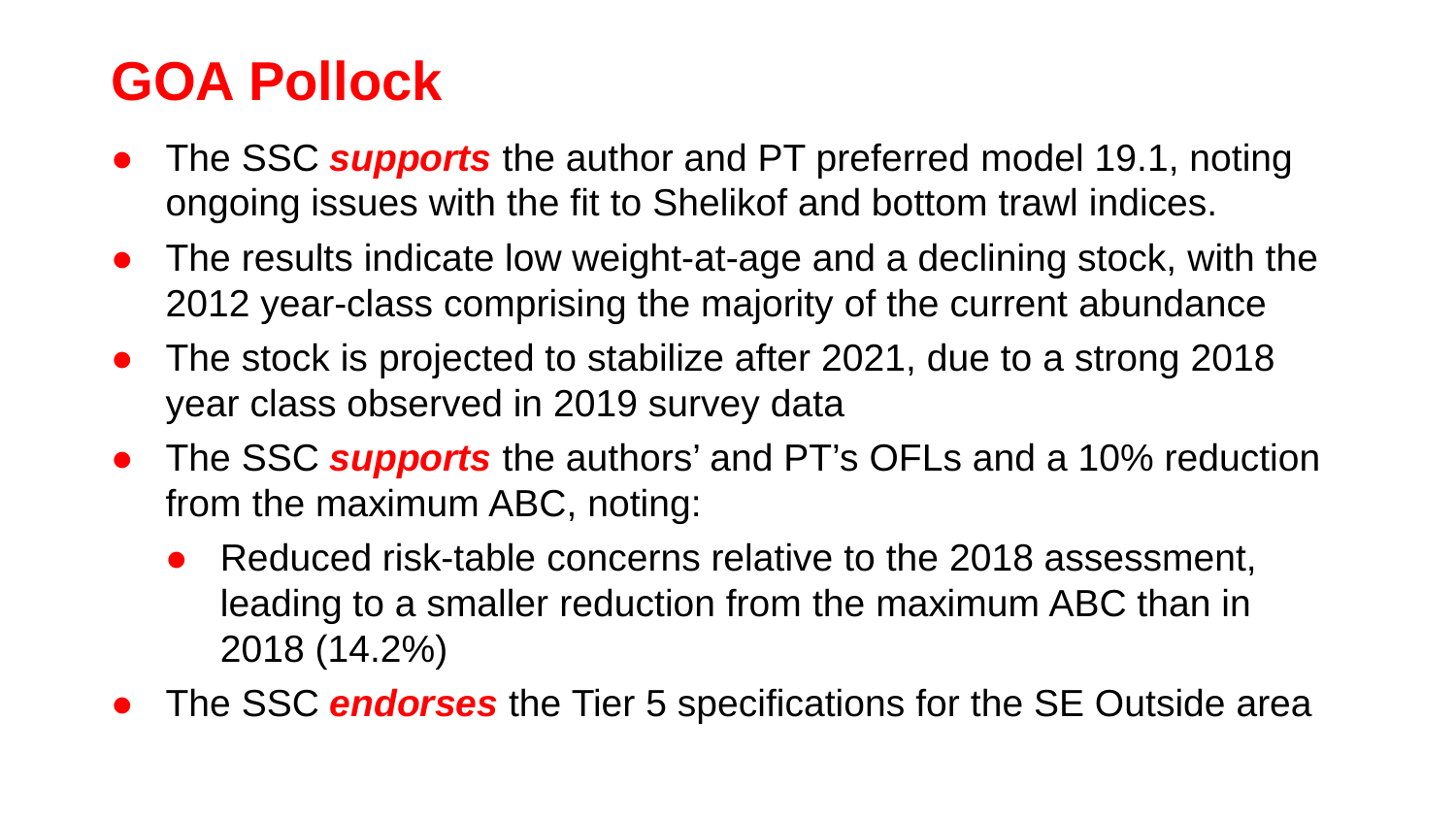### **GOA Pollock**

- The SSC *supports*:
	- Development of alternative models and analyses to explore and account for divergent trends in the Shelikof winter acoustic survey and summer bottom trawl surveys
	- Continued work in developing a model-based approach to combining the summer acoustic and bottom trawl surveys accounting for vertical and distributional shifts
- The SSC *commends* the authors on the development of the ESP, and looks forward to continued refinement and integration of the results with development of future assessments and integration of socioeconomic indictors from communities in the Western GOA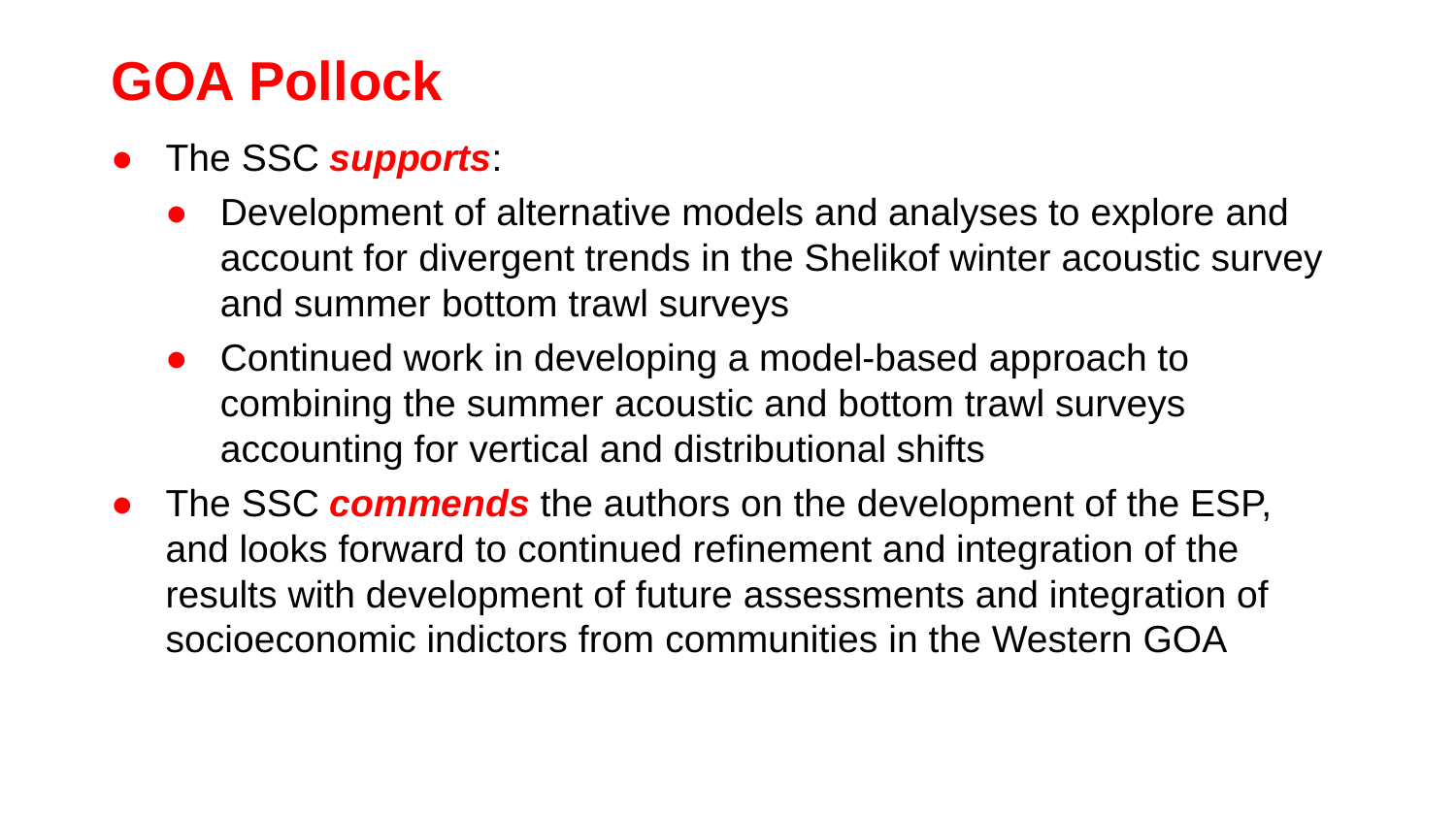### **GOA Pacific Cod**

- Divergent trends:
	- Trawl survey up but uncertain
	- Longline survey at all time low
- Author presented new model with some updates
- The SSC *agrees* with the author and PT recommended model and associated max ABCs and OFLs
- The SSC noted that there was a 57% reduction due to downward sloping harvest control rule
- Concerns from the risk table were not deemed high enough to warrant reduction below max ABC for 2020
- However, uncertainty about future recruitment and effects of the new heat wave led the SSC to *set the 2021 ABC equal to the 2020 ABC*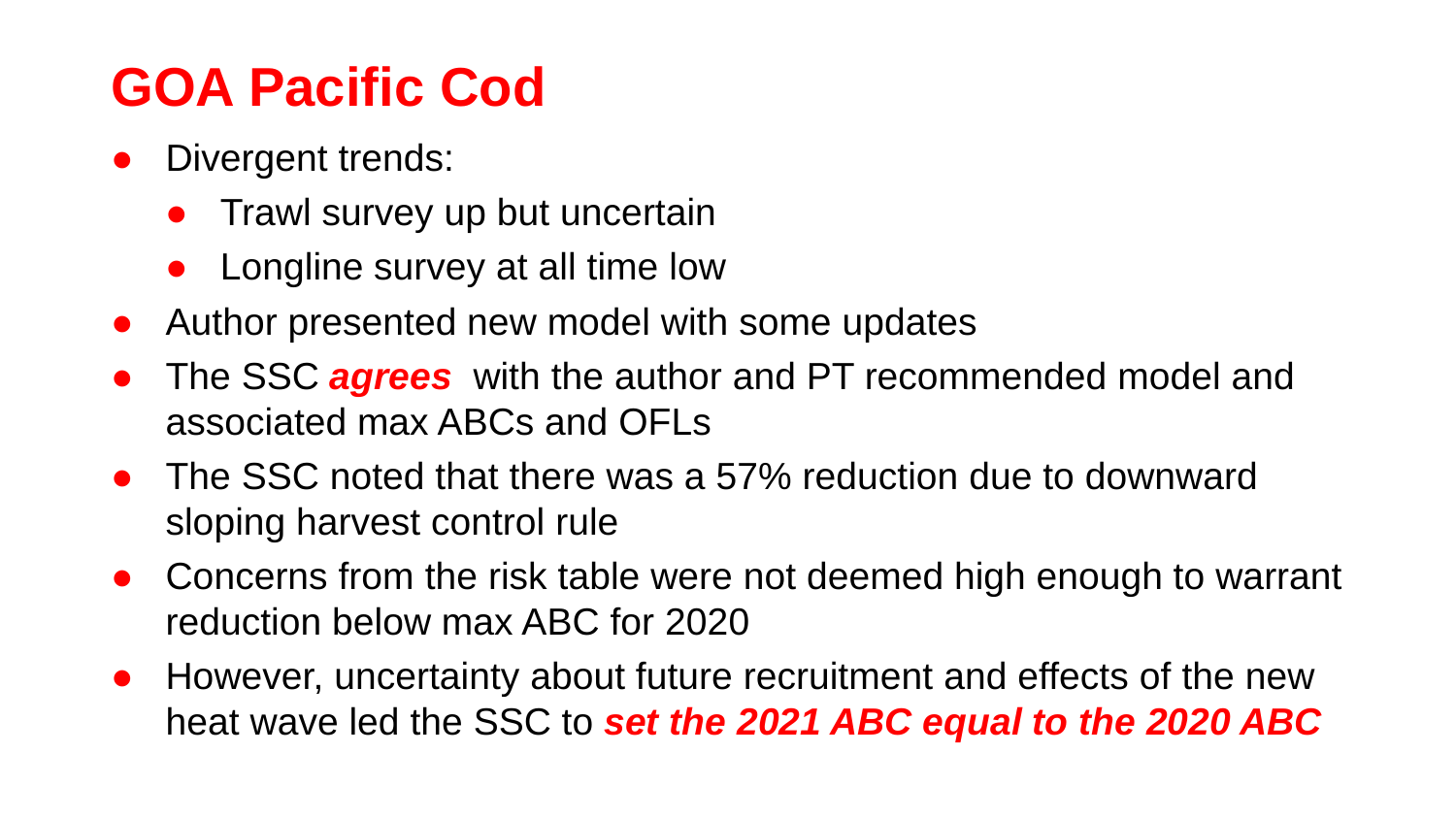### **GOA Pacific Cod**

#### **SSC comments to authors:**

- Other methods for projections should be evaluated
- Authors should evaluate options for data collection in non-directed fisheries and potential state fishery for 2020 given the lack of a directed federal fishery

#### **SSC Comments to Council:**

- After deliberations were closed the SSC learned that it is possible that the maximum ABC could be achieved absent a directed fishery
- The SSC *recommends* that the Council consider other measures to meet intent of Steller Sea Lion rule, as the recommended ABC should be sufficient to prevent overfished status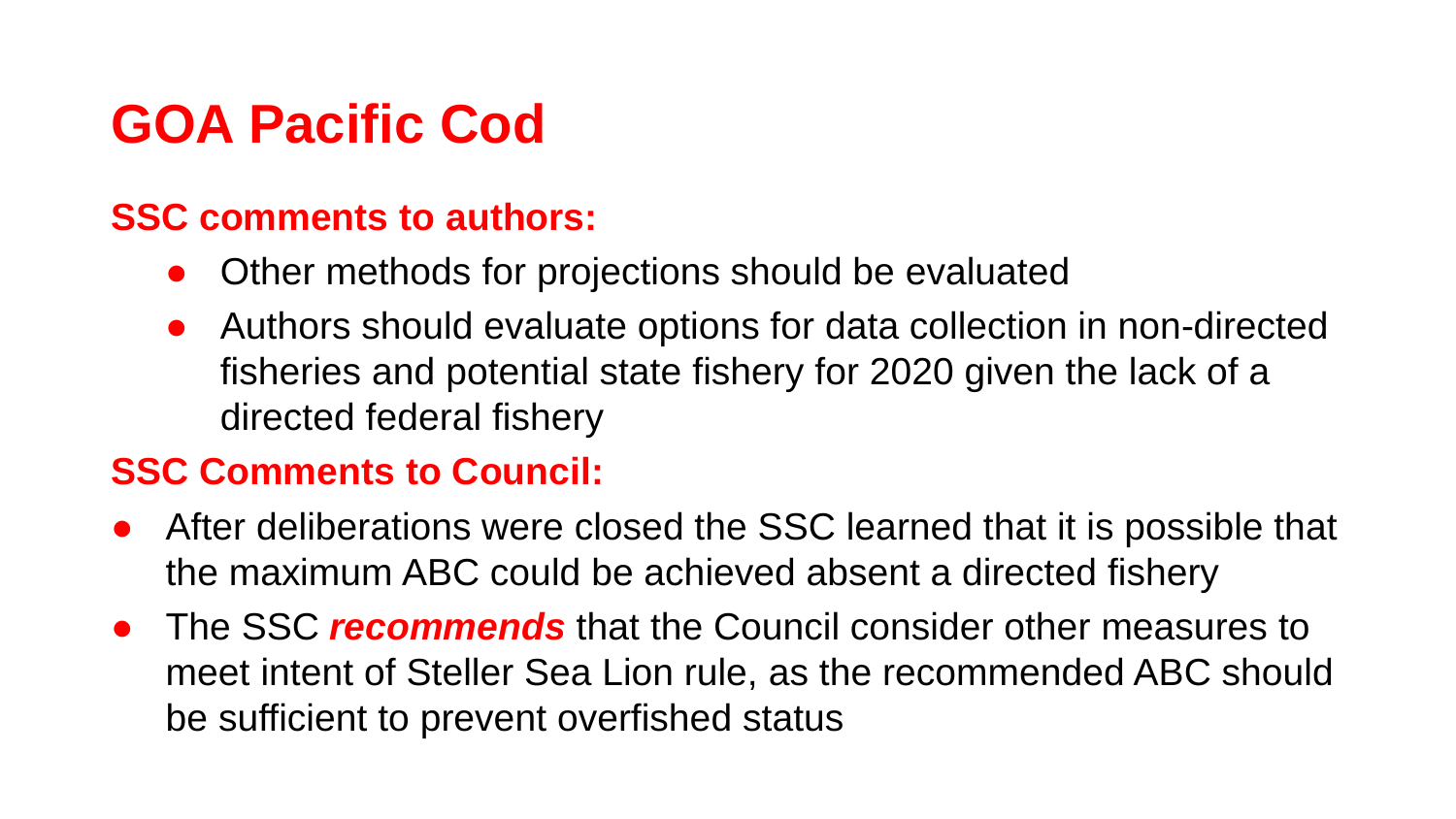## **GOA Deepwater Flatfish Complex**

- Complex includes Dover sole (Tier 3a), Greenland turbot (Tier 6), and deepsea sole (Tier 6)
- ~75% of total landings are Dover sole
- Multiple changes were made to the age-structured model for Dover sole that addressed Plan Team, SSC, and CIE recommendations
- The SSC *supports* the authors' and PT's recommended OFL and area-apportioned maximum-permissible ABC
- The SSC *recommends* a Tier 6 assessment using max catch from 2011-2019 (69 t) as OFL for Kamchatka flounder to be included in the Deepwater Flatfish Complex assessment next year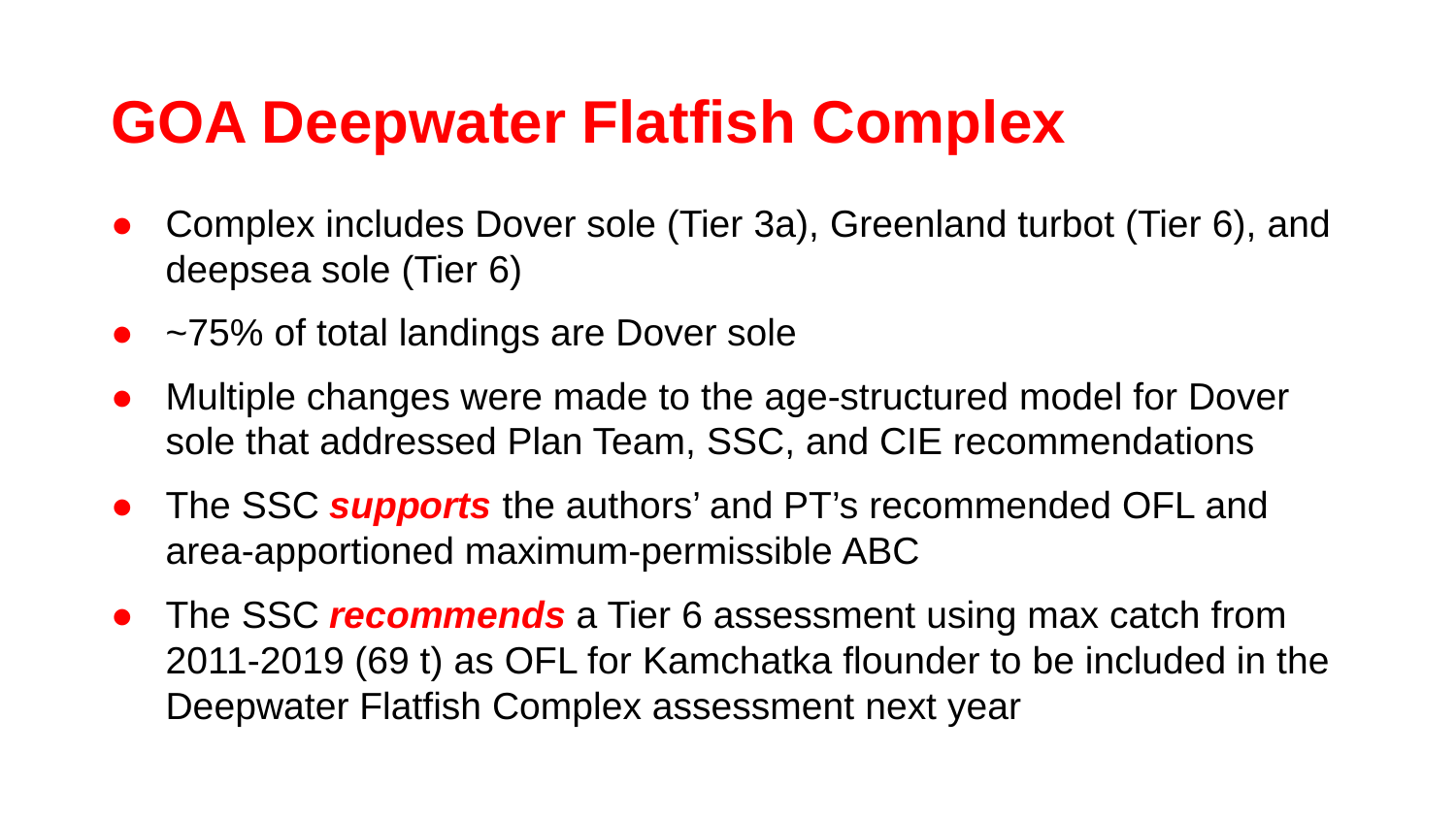## **Arrowtooth Flounder**

- Two model scenarios evaluated the removal of early trawl survey years from the analysis:
	- Base model with full time series (model 17.1), and an alternative model using 1977-current (model 19.0)
- The SSC *supports* PT's recommended model 19.0 and associated ABCs and OFLs
	- Time period is consistent with other groundfish assessments
- SSC *recommends* the authors investigate:
	- Removal of opportunistically collected survey length-frequency data (1985, 1986, and 1989)
	- Inclusion of IPHC survey and fishery age composition data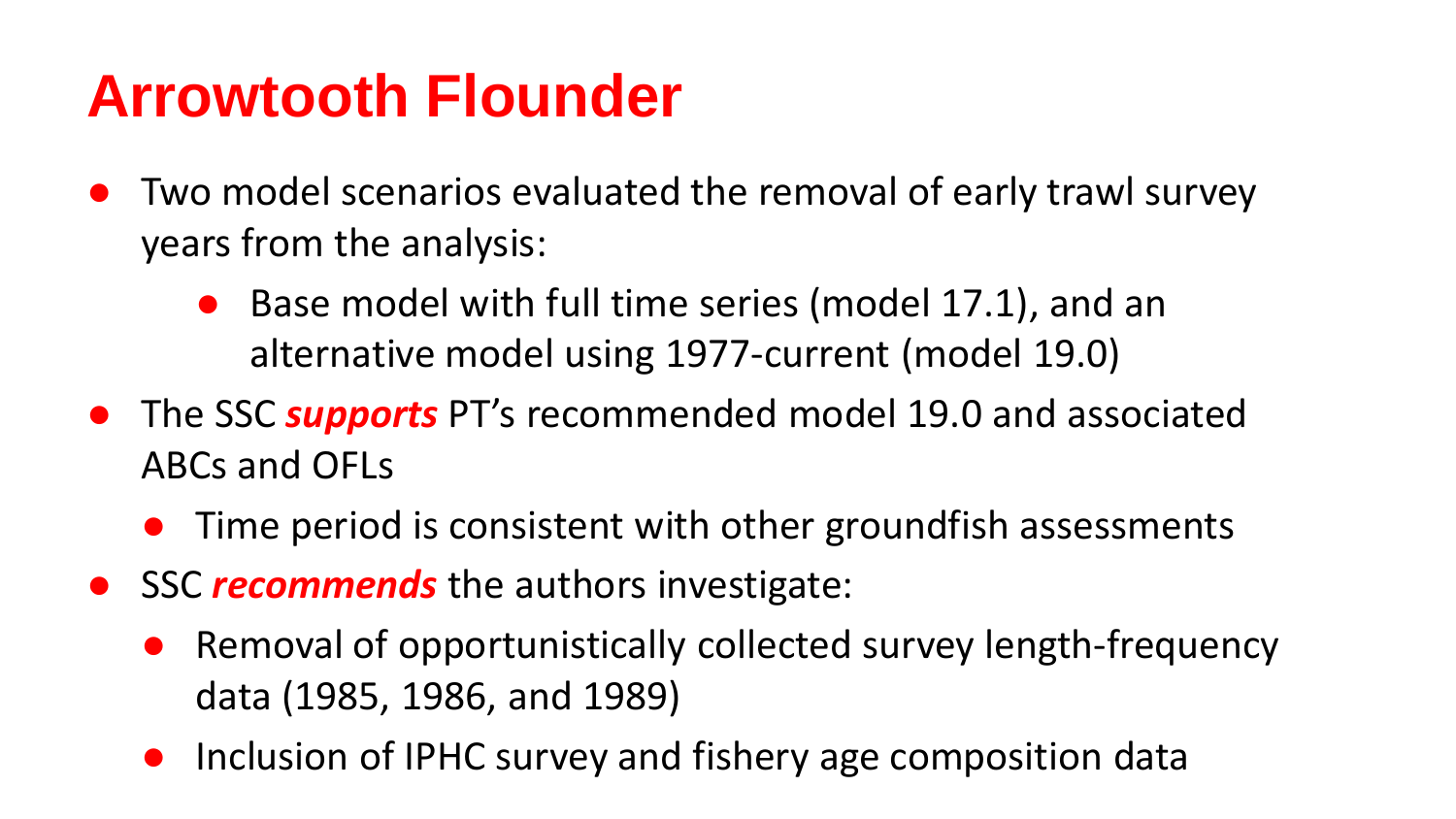### **GOA flathead sole, rex sole, northern and southern rock sole, shallow-water flatfish**

- All partial assessments, updated with new catch data
- Survey biomass is declining for most species
- The SSC *agrees with* author's and PT's recommended OFLs and ABCs for these GOA flatfish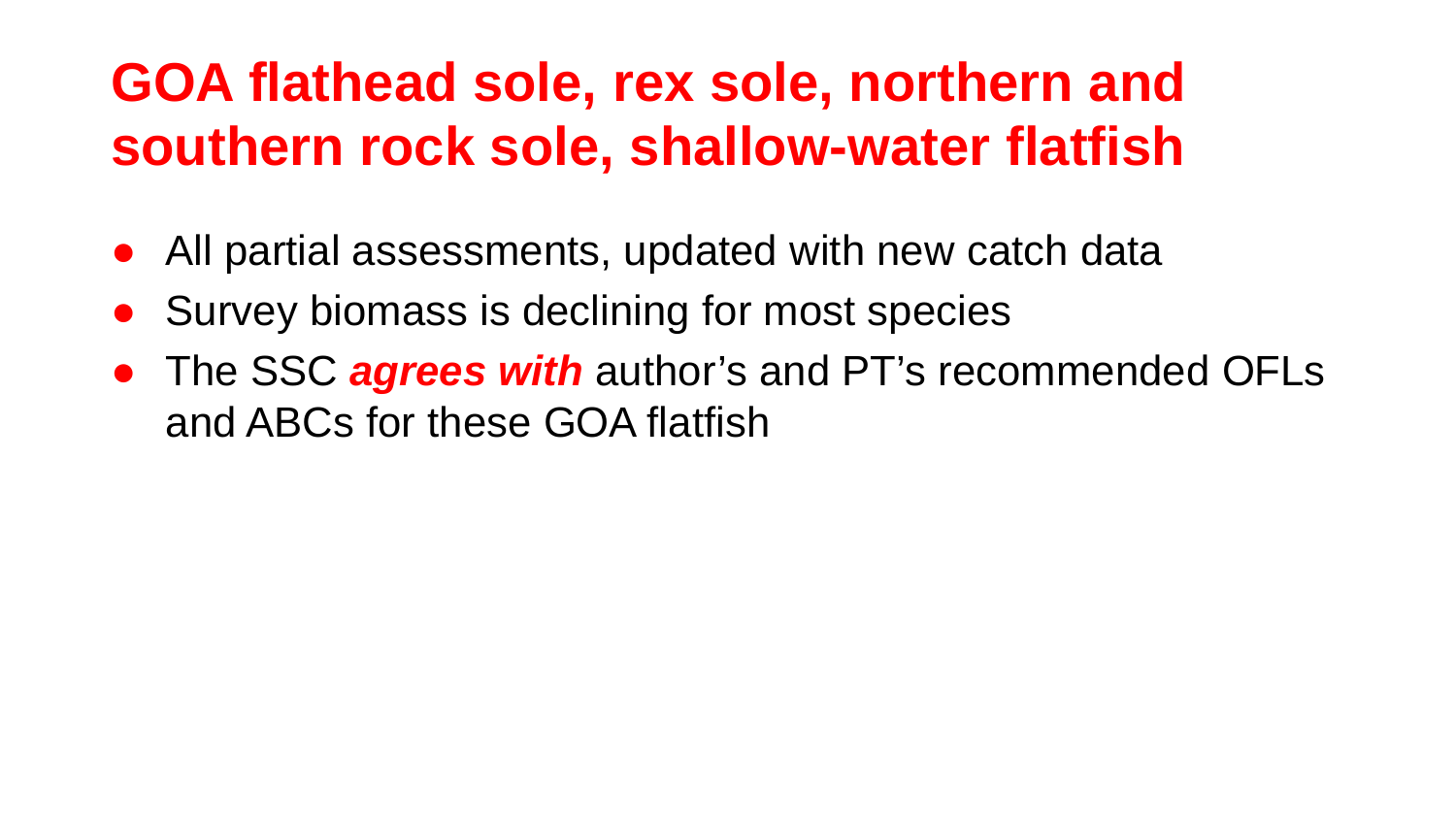#### **Pacific Ocean Perch**

- The SSC **supports** the authors' and PT's choice of model updated with new data
- Results of 2019 bottom trawl survey marks the  $4<sup>th</sup>$  year in a row of survey biomass above 1 million t
- The assessment underestimated the survey bottom trawl biomass in the last 4 years (model does not keep up with stock growth)
- The SSC *accepts* the authors' and PT's recommendation for the model and the associated max ABC and OFL recommendations using Tier 3a
- No reduction from max ABC is indicated by the Risk Table
- The SSC *accepts* the authors' and Plan Team's recommendations for area apportionments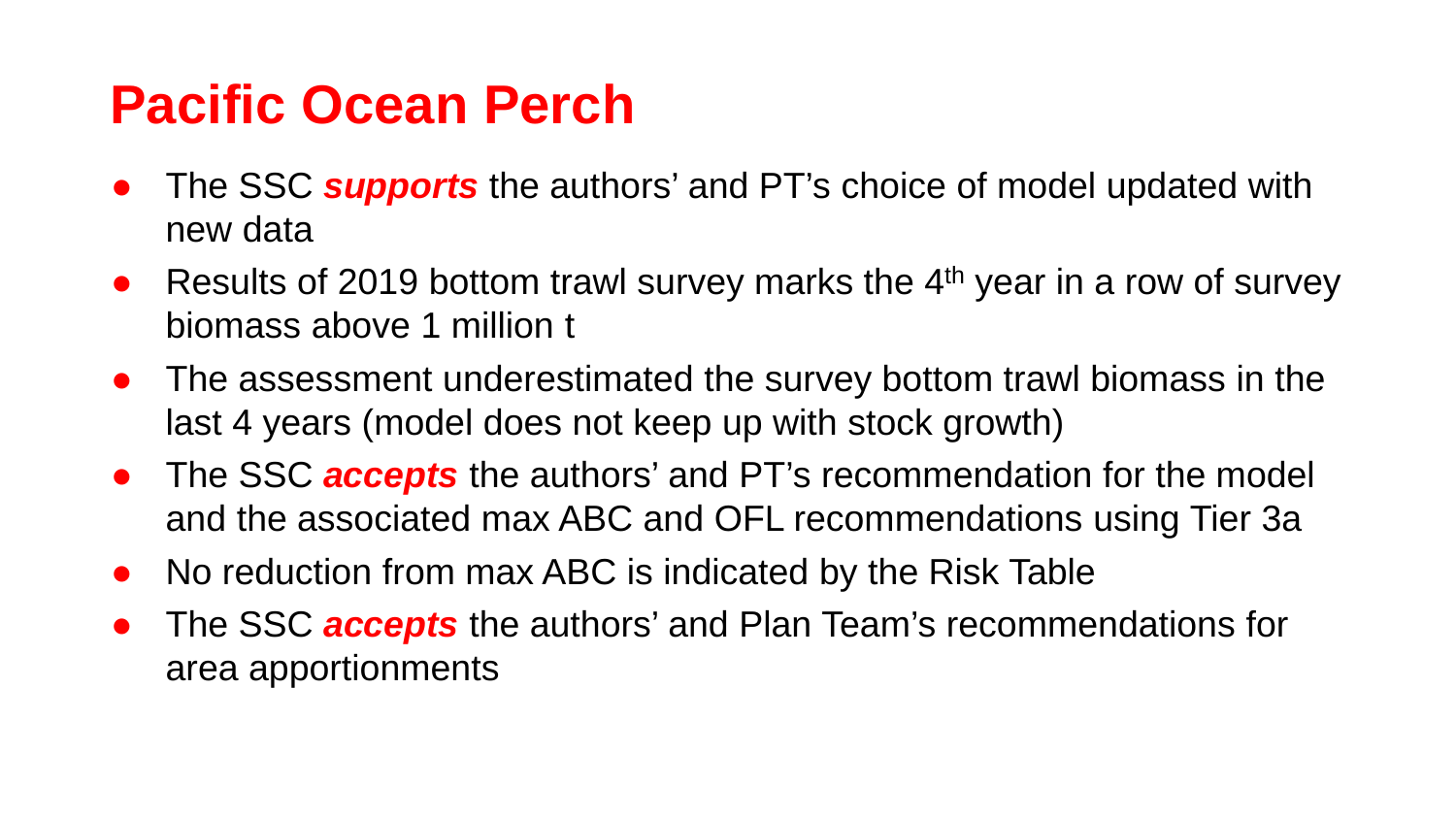#### **Pacific Ocean Perch**

#### **SSC Comments to Authors and Plan Team:**

- The lack of fit suggests a misspecification within the assessment that should be explored in the next full assessment
- Acoustic trawl biomass estimates for POP are now available. The author is *encouraged* to try incorporating them into the assessment
- The SSC *recommends* that the authors include a table of the effective sample sizes for ages. The SSC also requests that the authors explore data weighting methods to explore whether the age data are being over emphasized.
- The SSC *agrees* with public testimony that it would be beneficial to conduct an internal assessment review of AFSC experts prior to the external CIE review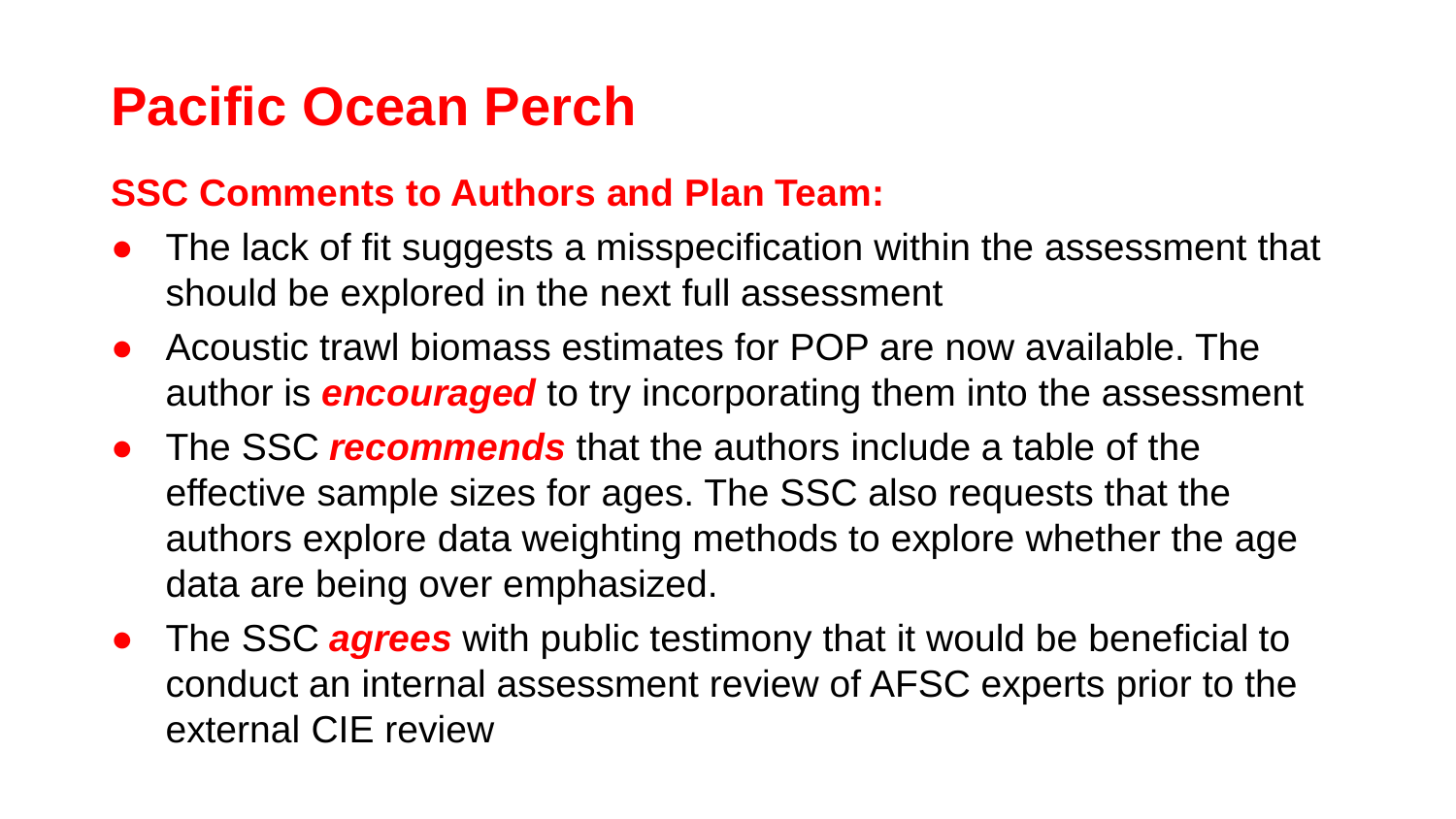## **Shortraker Rockfish**

- New model changes:
	- The AFSC longline survey was added to the random effects model, in addition to the bottom trawl survey
	- Estimating regional catchability coefficients and down-weighting the longline survey
- The SSC *supports* the authors' and PT's choice of new model and the use of the maximum permissible ABC
- The SSC also endorses the use of the random effects model to apportion the ABC by subarea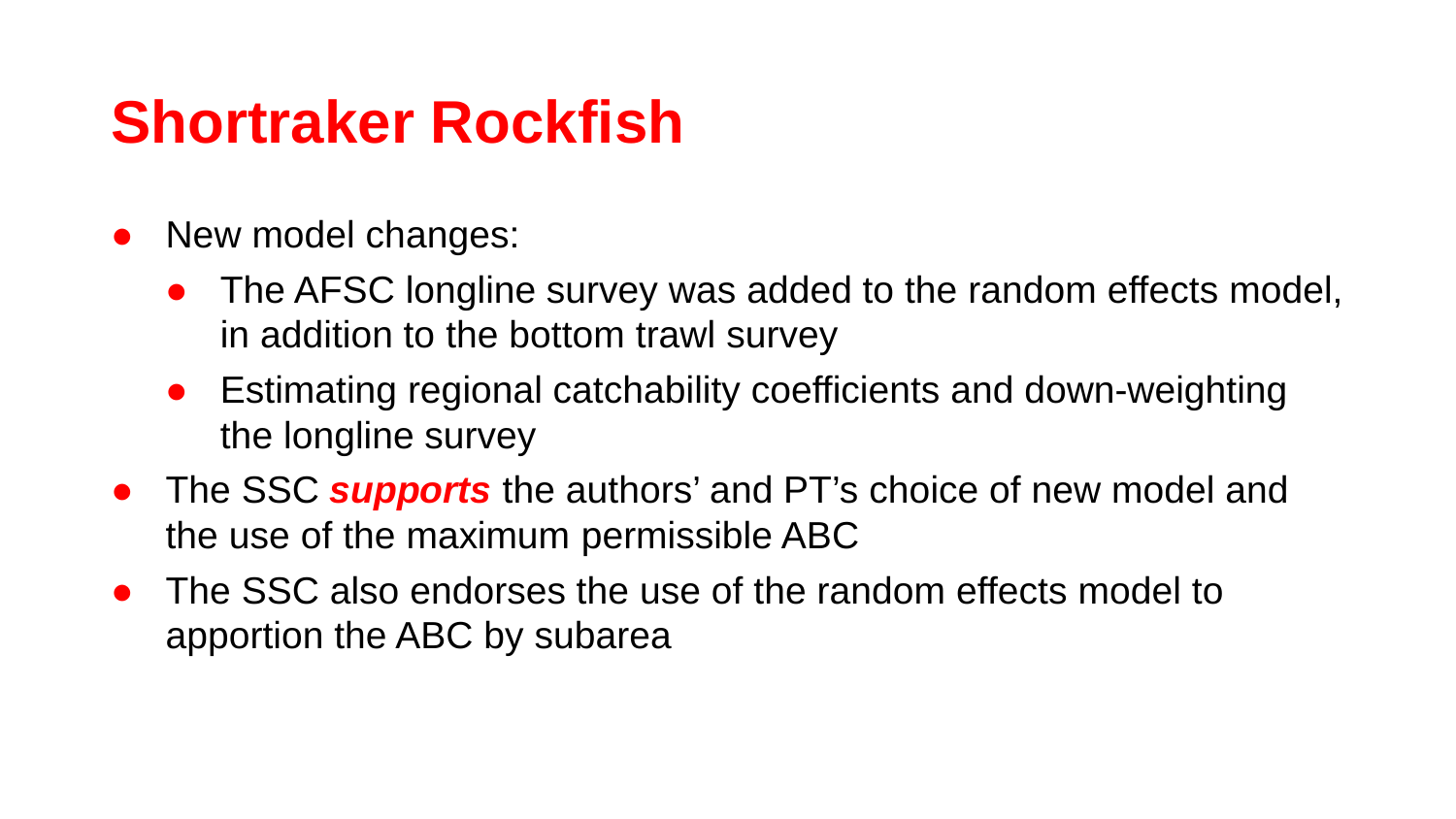## **Blackspotted/Rougheye Rockfish**

- There were no changes to the Tier 3 age structured model
	- Catch data were updated, along with survey data
- The SSC **supports** the authors' and PT's choice of the updated model and the use of the maximum permissible ABC
- An new random effects model was developed to apportion the ABC by subarea and the SSC *endorses* this approach for apportionment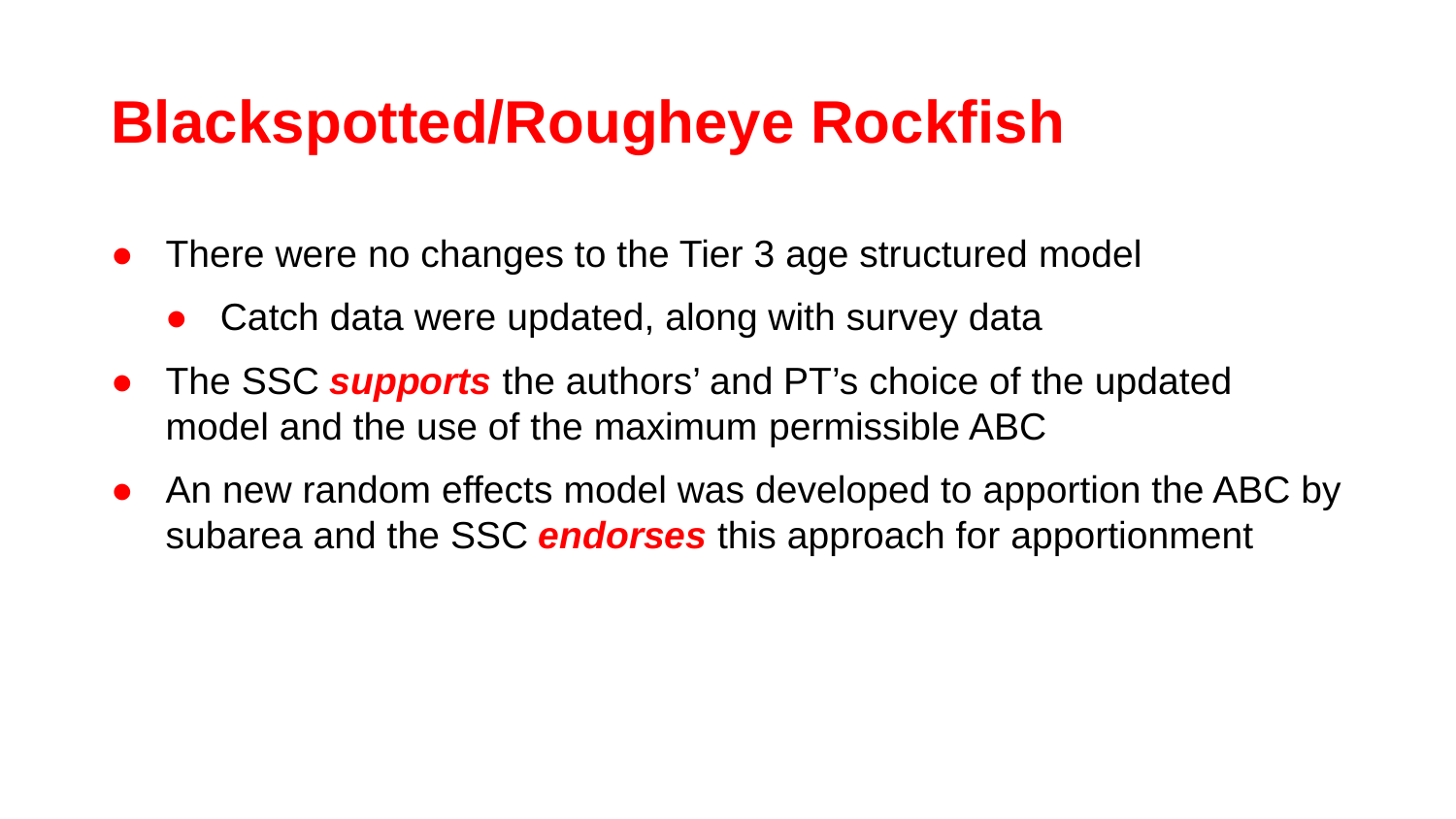#### **Other Rockfish**

- Two species (Aurora rockfish and shortbelly rockfish) were added to this complex bringing the total number of species managed as OR to 27.
- Relative to 2017 the 2019 biomass estimates for five of the six primary species declined: harlequin (-65%); redbanded (-17%), redstripe (-42%); sharpchin (-2%) and silvergrey (-21%).
- Biological reference points are derived using Tier 4 (sharpchin rockfish), Tier 5 (17 species) and Tier 6 (nine species) methods for different species and summed for setting reference points for the complex. These species exhibit different longevity and maturation schedules.
- The SSC *accepted* the GOA PT recommendations for Tier, ABC and OFL for this complex and the recommended area apportionments in 2020 and 2021.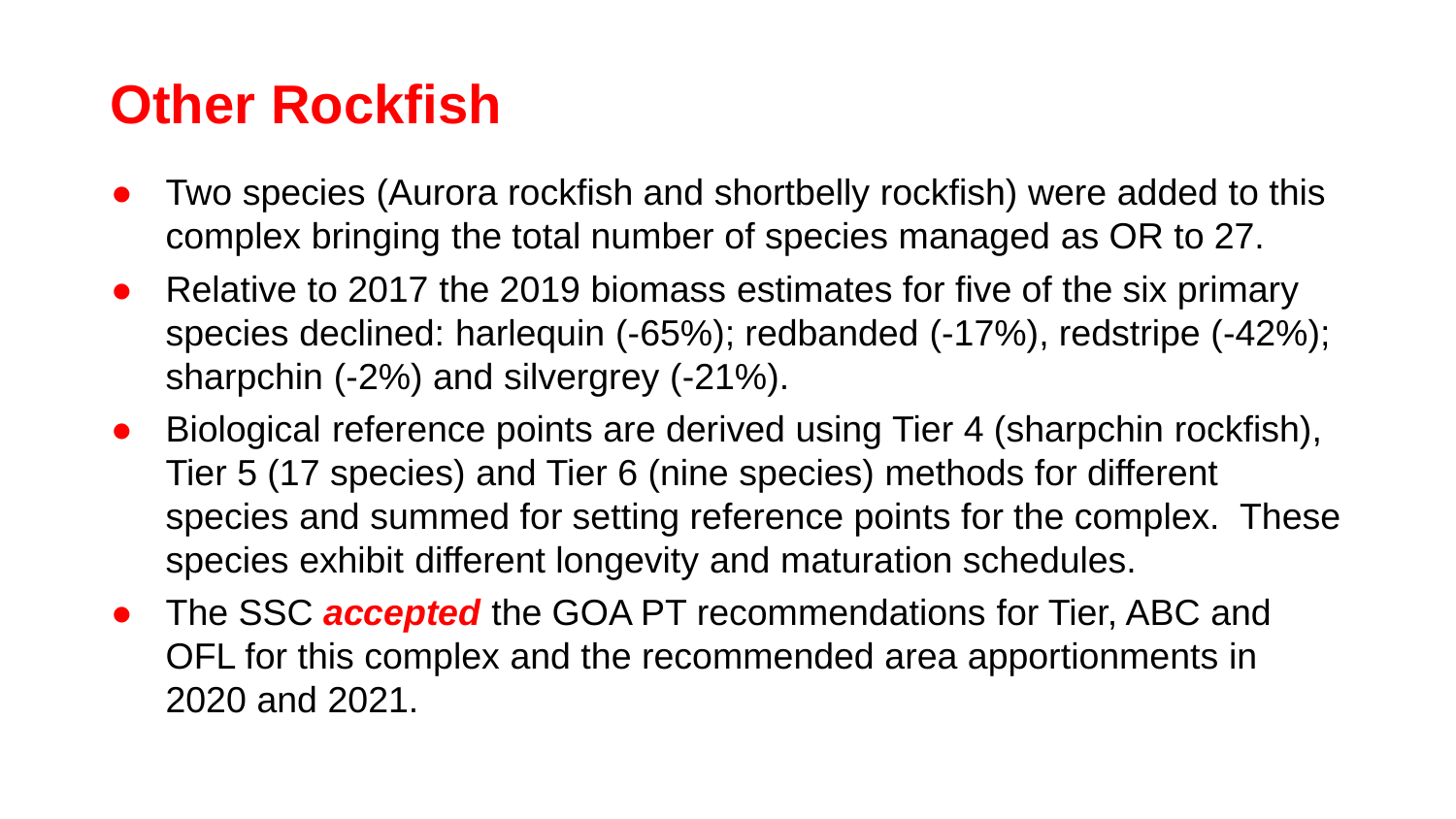#### **Other Rockfish**

- The SSC *supports* the author's plan to explore elevating estimation of biological reference points using Tier 4 methods for harlequin rockfish and Tier 5 methods for yelloweye rockfish (in WGOA/CGOA/WY)
- The SSC *supports* the Plan Team's recommendation to monitor collection of new data under the 2020 full retention mandate and new EM
- The SSC *recommends* that the authors examine range expansions of species from Canada and the US west coast and update the stock structure template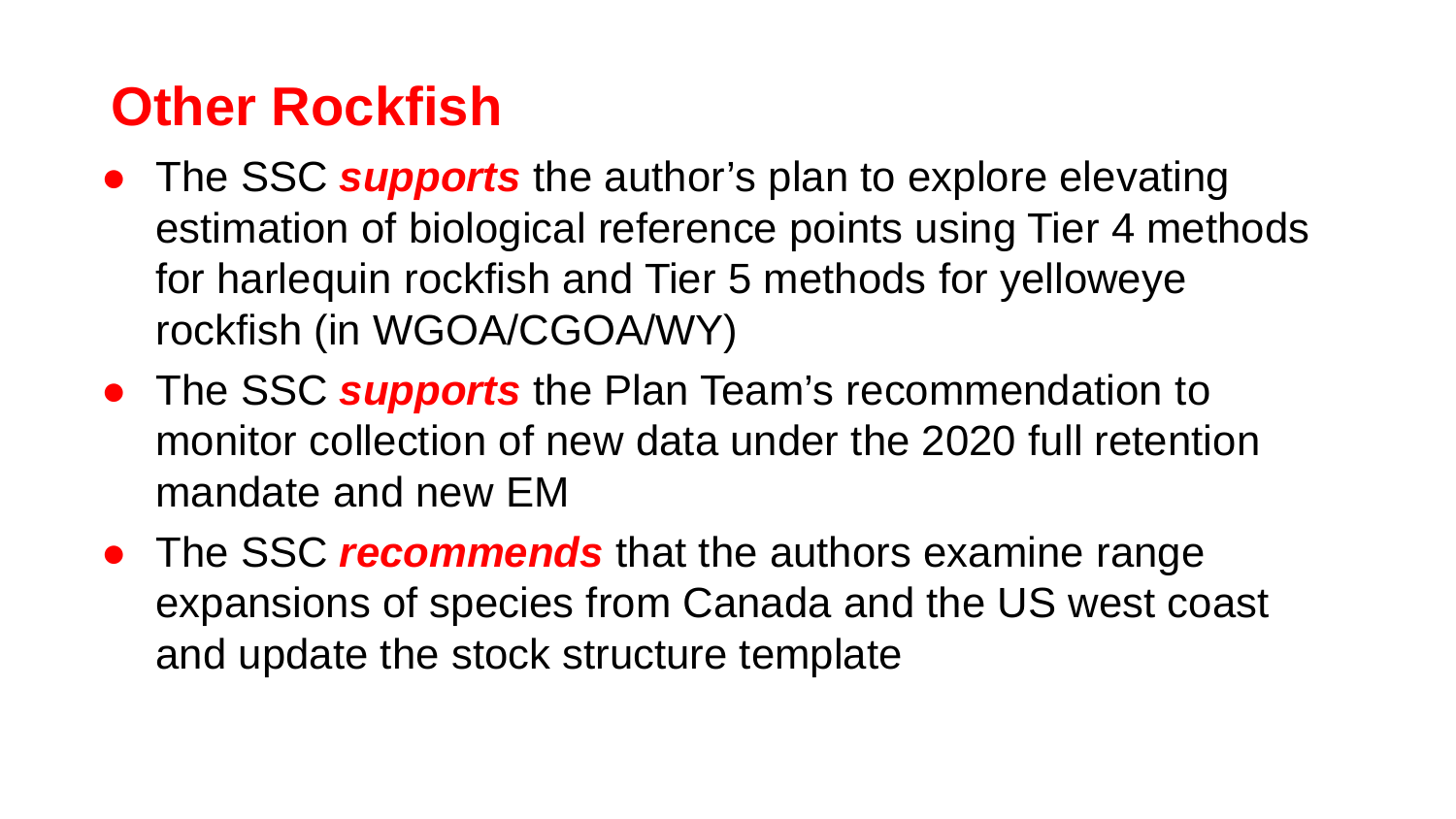#### **Rockfish Partial Assessments**

- The SSC received partial assessments for Demersal Shelf Rockfish, dusky rockfish and northern rockfish
- **The SSC** *accepted* the author and Plan Team recommendations for Tier, ABC and OFL for these stocks and stock complexes
- The SSC encourages the author to explore alternatives to the 90<sup>th</sup> percentile of the biomass estimate as a precautionary measure for DSR
- The SSC continues to encourage the development of an age-structured model for DSR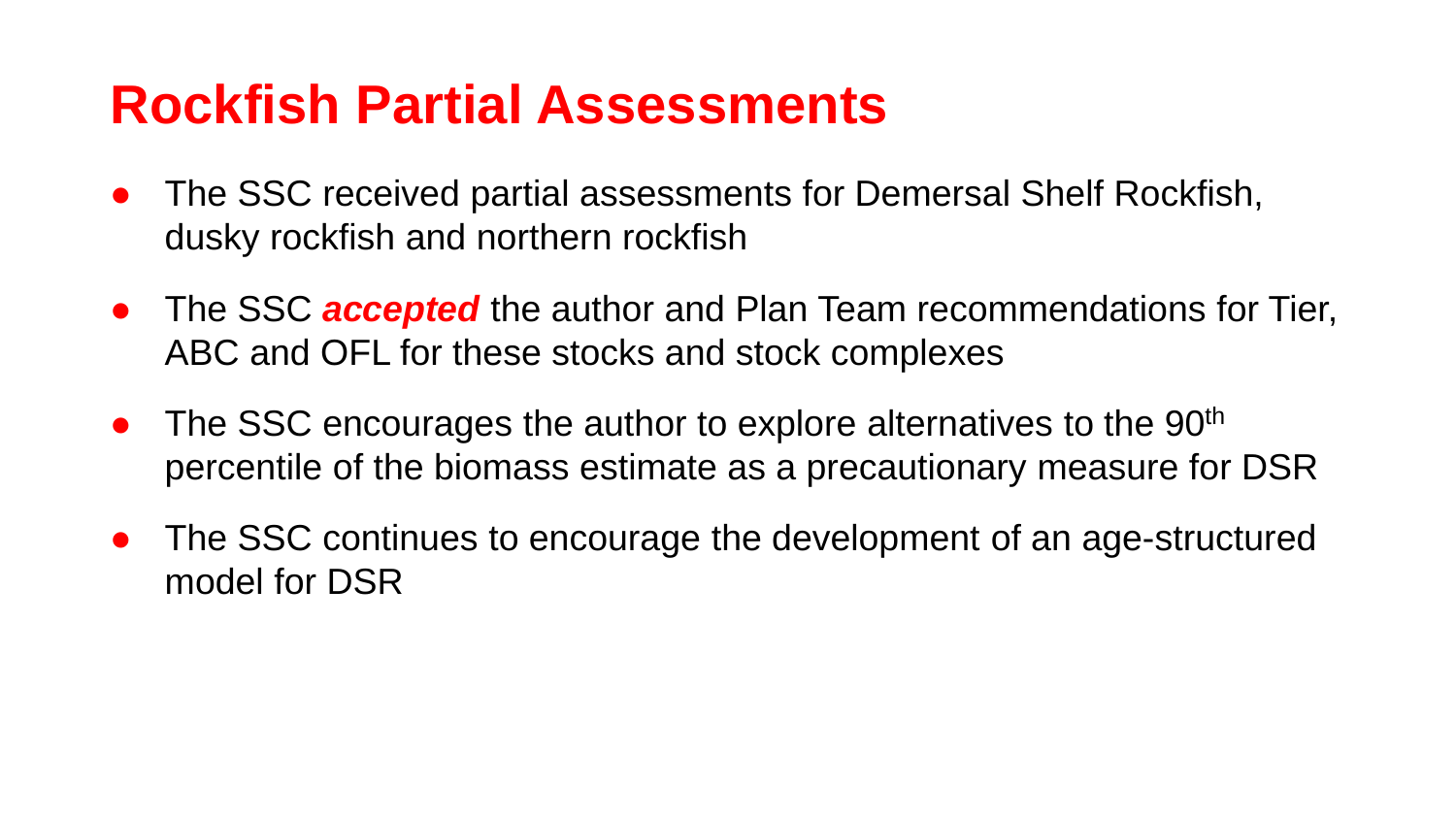## **GOA Atka Mackerel**

- Tier 6 assessment based on very scant samples; updates but no methodological changes
- Harvest specifications remain at anticipated levels
- The SSC *recommends* acceptance of the OFLs and ABCs as shown in Table 2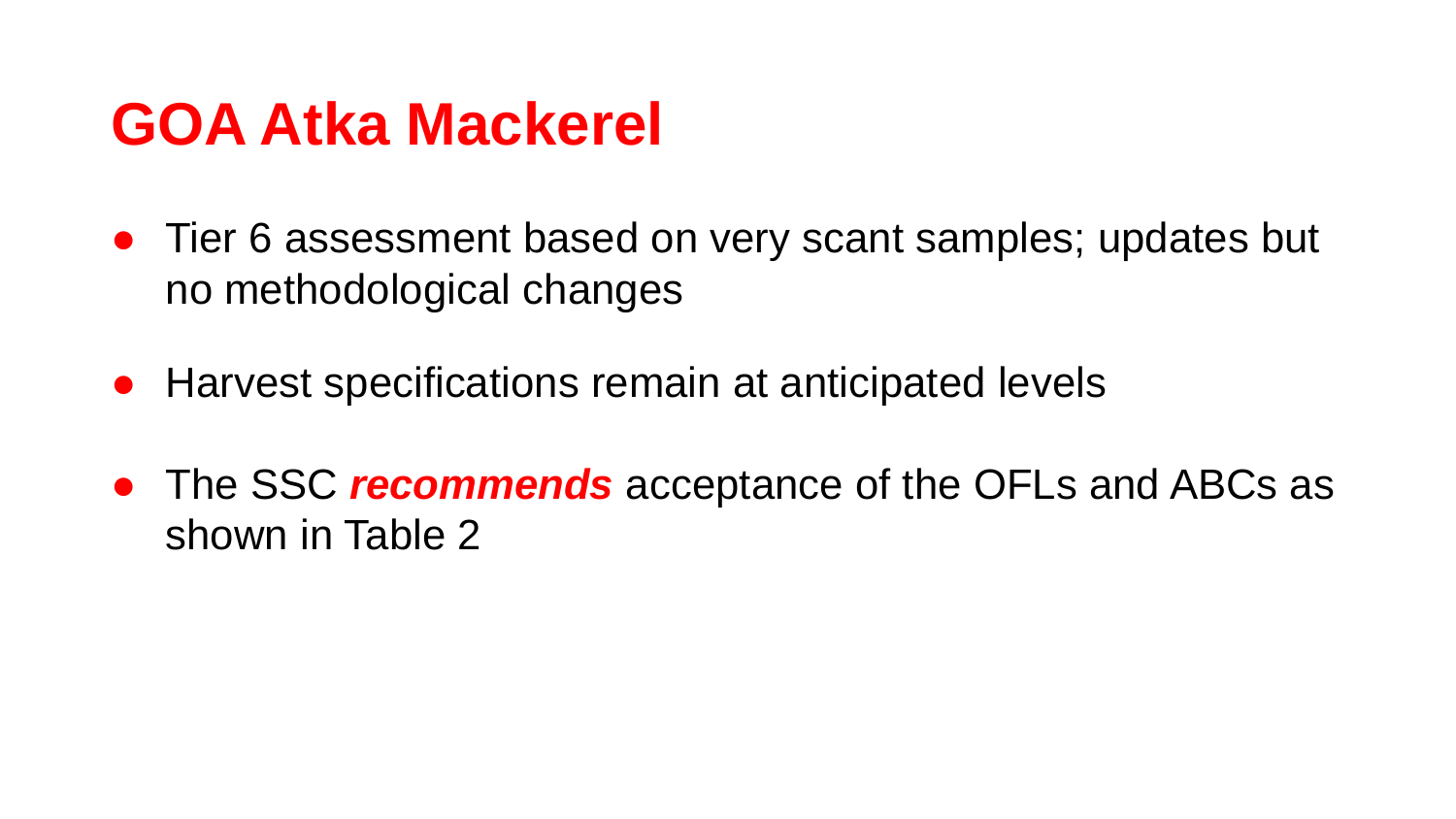## **Skates**

- The SSC *concurs* with the author's and Plan Team's recommended OFLs and ABCs for big skate, longnose skate, and other skates.
- The SSC appreciates the inclusion of the additional skate abundance information from longline surveys (AFSC and IPHC) and two ADFG trawl surveys in the SAFE. While data from these surveys are not currently used for calculating harvest specifications, they provide additional insight into population trends
- The SSC *supports* the development of age-structured models for longnose and big skates.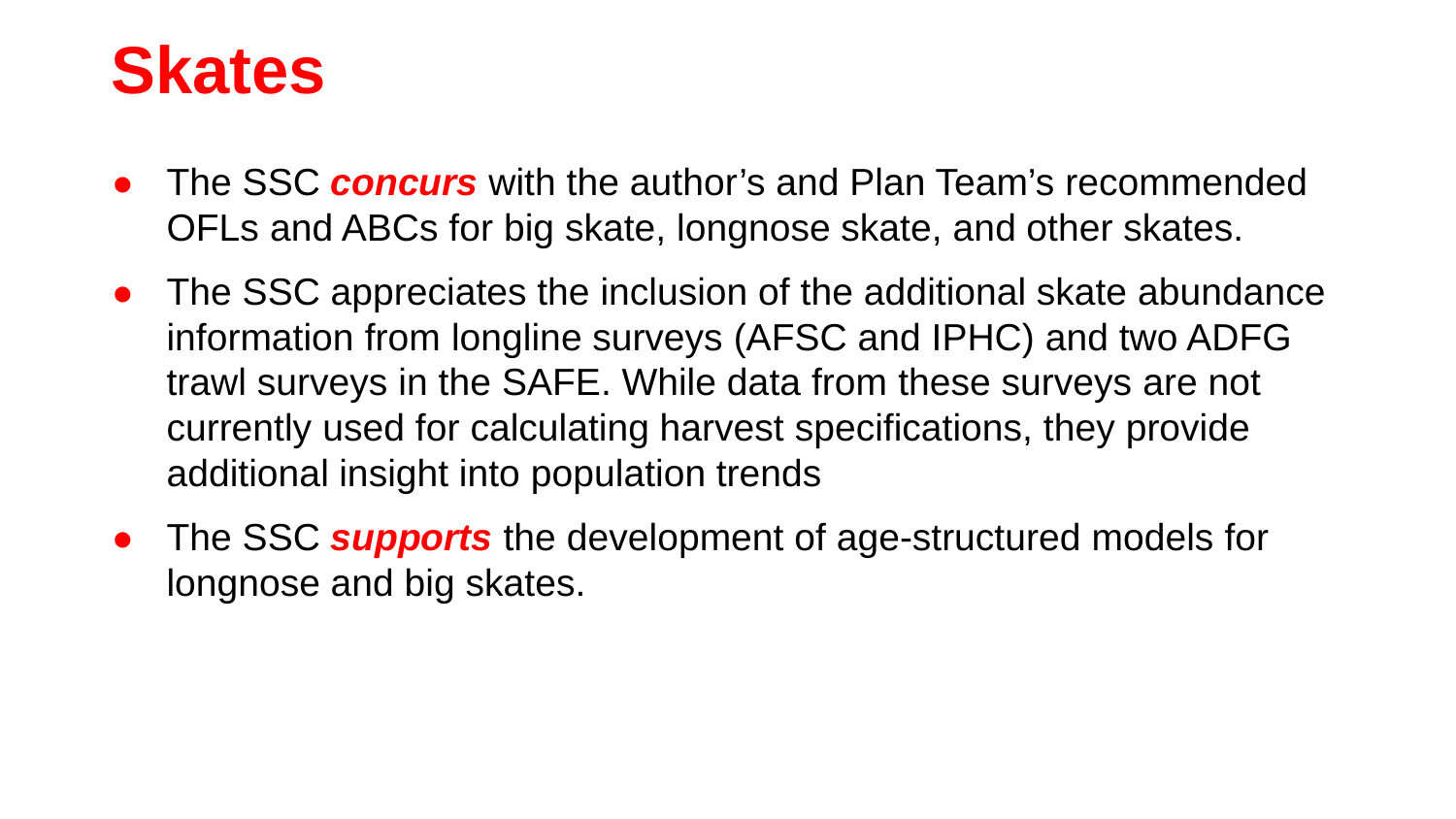## **Octopus**

- Full assessment of this Tier 6 stock
- The SSC *supports* the use of maximum catch to set harvest specifications as in 2017
	- The maximum catch was from 2014
	- This number from the catch accounting system was revised slightly since used for 2019 specs
- No reduction from the maximum ABC is recommended